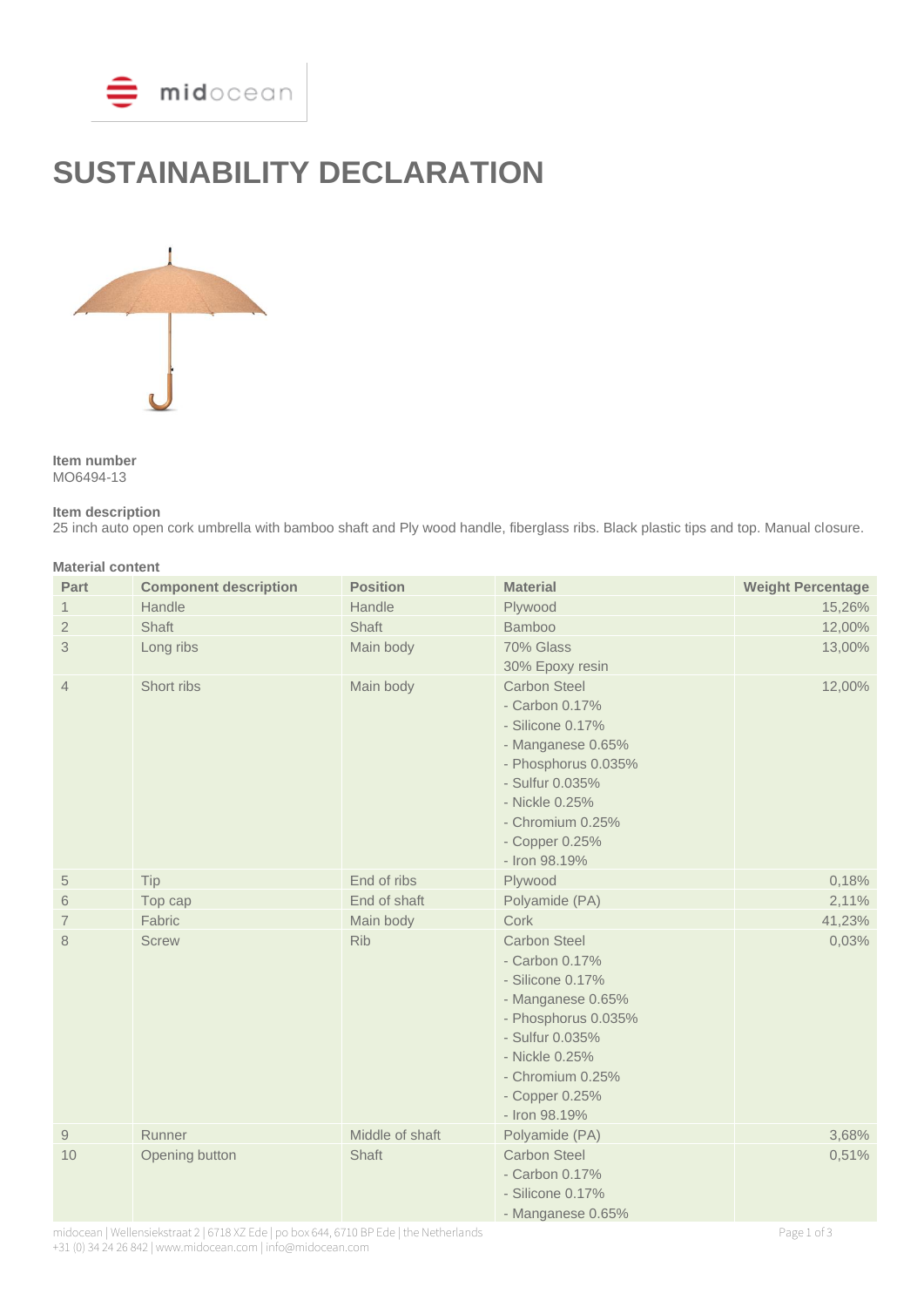

| - Phosphorus 0.035%<br>- Sulfur 0.035%<br>- Nickle 0.25%<br>- Chromium 0.25%<br>- Copper 0.25%<br>- Iron 98.19% |            |
|-----------------------------------------------------------------------------------------------------------------|------------|
| <b>Total</b>                                                                                                    | $100,00\%$ |

| <b>Material information</b>   | Petrochemical                                                                                                     | Partly Biobased                                                                                                | <b>Biobased</b>                                                                                                                                                                                                            |
|-------------------------------|-------------------------------------------------------------------------------------------------------------------|----------------------------------------------------------------------------------------------------------------|----------------------------------------------------------------------------------------------------------------------------------------------------------------------------------------------------------------------------|
| Non-biodegradable             | PA, PE, PP, PET, RPET, PS,<br>PVC, ABS, VI, Silicone, POM,<br>ACR, PU, PC, PVC, TPE, LDPE,<br>TPR, EVA, Polyester | PLA/ABS, Wheat Straw/PP, Wheat<br>Straw/ABS, Bamboo/PP, Coffee<br>Husk/PP, Coffee Husk/ABS,<br>Polyester/Latex | Glass, Basalt Stone, Ceramic,<br>Chalk                                                                                                                                                                                     |
| Biodegradable<br>(industrial) | <b>PBAT</b>                                                                                                       | <b>PLA/BPAT</b>                                                                                                | <b>Bamboo, Wheat Straw, PLA,</b><br>Paper, Paper Straw,<br><b>PLA/Wheat Straw.</b><br>PLA/Bamboo, Cork, Cotton,<br>Cocos Oil, Rubber, Hemp,<br>Jute, Wood, Marble Cocos Oil,<br>Rubber, Hemp, Jute, Wood,<br><b>Marble</b> |

| <b>Recyclability of material</b> | 'es | INo |
|----------------------------------|-----|-----|
|----------------------------------|-----|-----|

## **Renewable source**

| Recycled material | Natural material | Reused waste material     |  |
|-------------------|------------------|---------------------------|--|
| ⊿Yes ⊠No          | ⊠Yes □No         | $\Box$ Yes $\boxtimes$ No |  |

## **End of life suggestion**